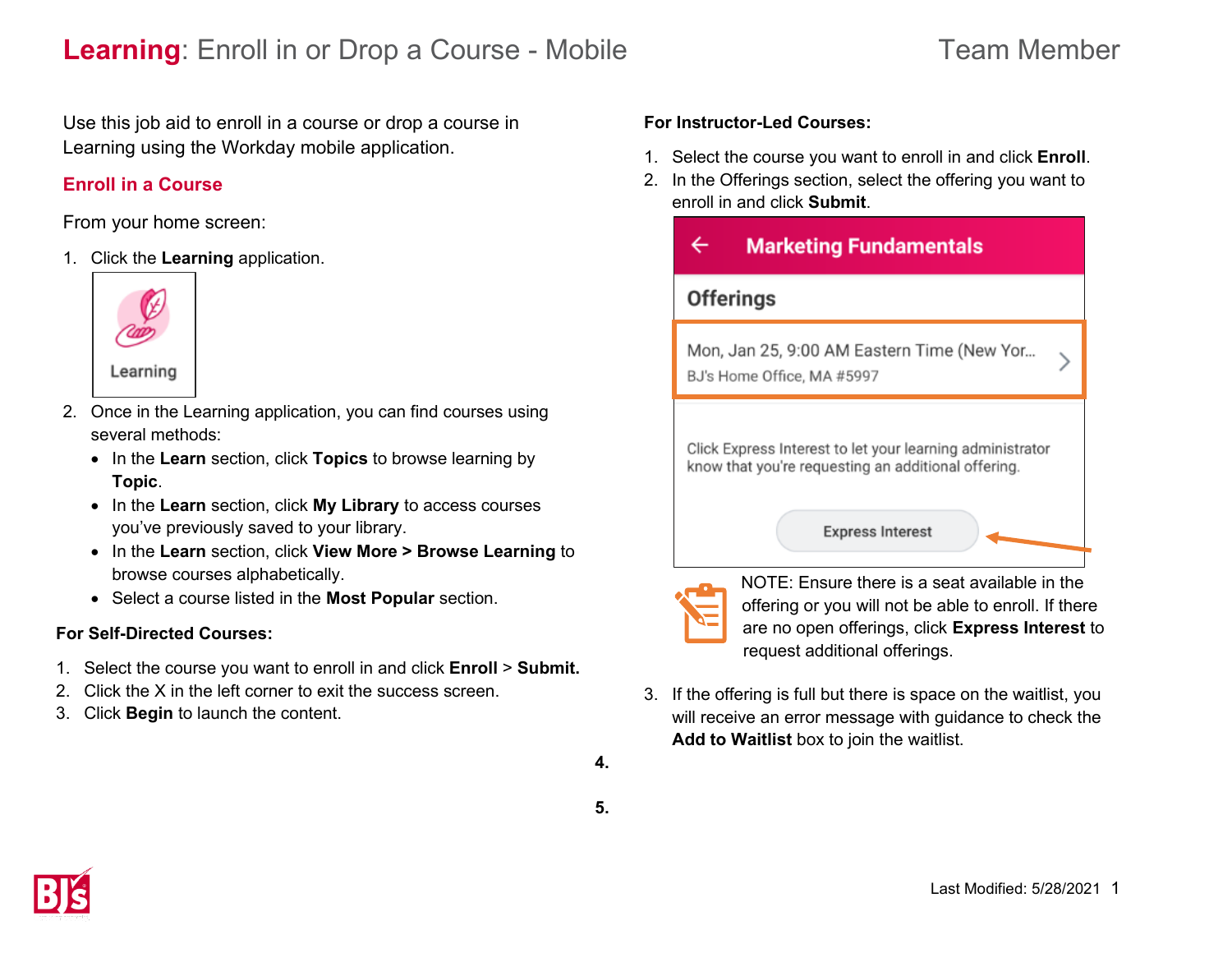## **Learning**: Enroll in or Drop a Course - Mobile Team Member

**For Instructor-Led Courses** (continued):

6. Click the **Add to Waitlist** check box and click **Submit**.

| ×<br><b>Review</b>                                                                                                                         |  |  |  |
|--------------------------------------------------------------------------------------------------------------------------------------------|--|--|--|
| ⊙<br>The course is full. You can't enroll at this time.<br>Select the Add to Waitlist check box if you want<br>to waitlist for the course. |  |  |  |
| Marketing Fundamentals                                                                                                                     |  |  |  |
| Mon, Jan 25, 2021, 9:00 AM Eastern Time (New York) -<br>Tue, Jan 26, 2021, 5:00 PM Eastern Time (New York)                                 |  |  |  |
| Location<br>BJ's Home Office, MA #5997                                                                                                     |  |  |  |
| This course provides an overview of fundamental<br>marketing concepts.                                                                     |  |  |  |
| П<br>Add to Waitlist                                                                                                                       |  |  |  |
| Lessons                                                                                                                                    |  |  |  |
| Introduction to Marketing<br>$^\copyright$<br>Instructor Led / Classroom Training                                                          |  |  |  |
| <b>Submit</b>                                                                                                                              |  |  |  |

7. If a space becomes available in the offering, you will receive an email to enroll in the class. If you don't enroll before the deadline, your space goes to the next Team Member on the waitlist.

### **For Courses Requiring Approval:**

Some courses may require approval based on cost or role. If approval is required, it is stated in the course description.

- 1. Select the course you want to enroll in.
- 2. Click **Enroll** > **Submit**. Click the white X in the left corner on the success screen. This sends the enrollment to your manager for approval.
- 3. Once the enrollment is approved, you receive a notification.



4. Navigate to the Learning application. In the **Progress** section, the course now shows up by clicking **the Not Started** category.